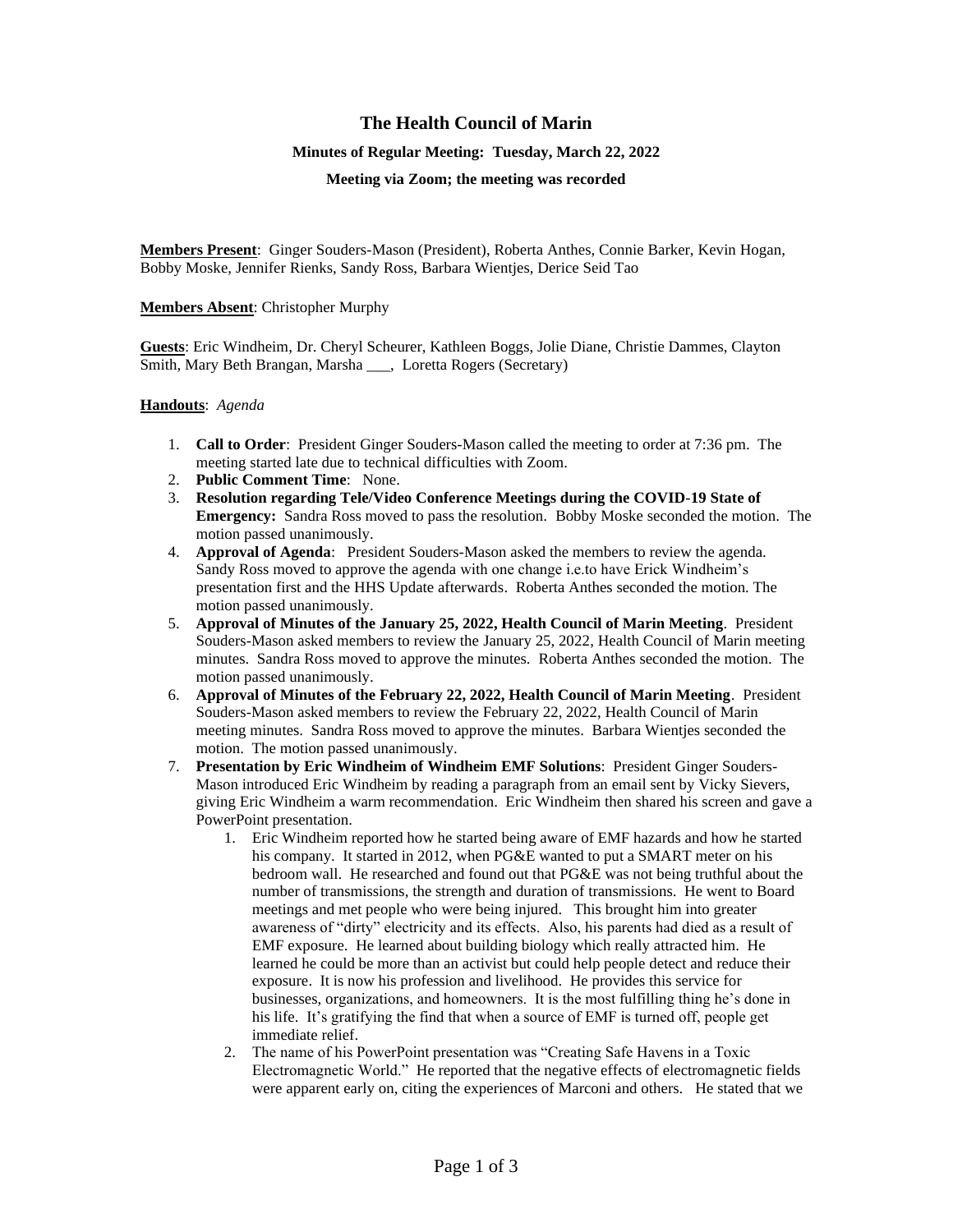need electricity, but if it is not used wisely, it can be very destructive. He said the current environment is pretty toxic and getting worse.

- 3. He reviewed his education and credentials. He reviewed the basic principles of building biology, including (1) verifying a site is safe and free of naturally occurring and manmade health hazards; and (2) minimizing EMF from inside and outside the site.
- 4. He stated that there are four kinds of EMF: (1) electric fields; (2) magnetic fields; (3) dirty electricity; and (4) wireless radiation. He reviewed the health effects: Discomfort, impairment, injury, sickness and death. He urged attendees to get a professional assessment if they suspect they live in a "sick" house. Some sources of harmful EMF include energy efficient devices mandated by the state of California, such as dimmer switches, variable speed pool pumps, some electric car battery chargers, and more. But his presentation concentrated on wireless radiation. He reviewed sources of same both inside and outside a home, such as 5G-MM Wave antennas, TV and Radio towers, WiFi, cordless phones and more. He then discussed solutions.
- 5. He listed devices that attendees could purchase to measure 5G radiation / exposure. He suggested recording measurements in all rooms and areas of a house or office. He reviewed what to look for to avoid external sources of EMF when choosing to rent, buy or build a home. Then, he reviewed sources of internal EMF, such as baby monitors, laptops, etc., recommending that people use them sparingly and turn them off when not in use. He described how to create a safe haven for sleeping and reduce exposure while driving.
- 8. **County HHS Update – Loretta Rogers**: Due to time constraints, Loretta Rogers gave a very brief report on the number of COVID-19 cases, hospitalizations, etc. in Marin County as of today. She stated that the Omicron (B.1.1.529/BA.1) variant is still the dominant variant in Marin County. The Omicron (BA.2) has already arrived in Marin County and is more infectious than the original Omicron variant and therefore is anticipated to become the dominant variant soon. She then reported that COVID-19 specific response efforts are winding down and being folded into regular Communicable Disease responses. Dr. Matt Willis made a presentation to the Board of Supervisors, providing a retrospective of Marin County's pandemic response. Loretta Rogers will send a link to this presentation as soon as it is posted on the County's website.

## **9. Updates from Council Members:**

- **1.** Barbara Wientjes noted that in years past there has been an EMF Medical conference at this time of year down in the Big Sur area. To her knowledge, there hasn't been one this year. Sandy Ross responded that there have been several ones on Zoom that have lasted several days. She says that she gets notifications regularly and if she sees anything coming up, she will post it.
- **2.** Jennifer Rienks referenced some of the statements and comments made by members of the public at the last meeting. They mentioned a European site where adverse effects of COVID-19 vaccine could be reported and listed. The members of the public at the last meeting misrepresented what was shown on that site as evidence of the deaths and injuries caused by the vaccine. The site actually has a number of disclaimers stating that the site allows listing of adverse effects that may or may not have been caused by vaccine and that none of them had been investigated and verified. It takes time to establish these links. She is concerned that sites like this are picked up by others and misrepresented to cause others to be fearful of the vaccines. She urged Council members to always check a source to assure that the site states what is claimed. There is a lot of conflict of interest. Bobby Moske thanked Jennifer for her statement. He feels the public is often confused with all the misinformation on the Internet and elsewhere. Everyone needs to be their own investigators and do their own due diligence.
- **3.** Roberta Anthes agreed with Jennifer Rienks. She stated that this applies also to the data recently released by the FDA about the Pfizer studies. She stated that it is important to look at numbers in context.
- **4.** Derice Seid Tao also agreed with Jennifer's statement and others.
- **5.** Connie Barker agreed with what Jennifer, Bobby Moske, Roberta et al. have said. The Council is involved with policy and for that it is important to have well-substantiated data. She also stated that the lifting of the masking mandate and the response of most of